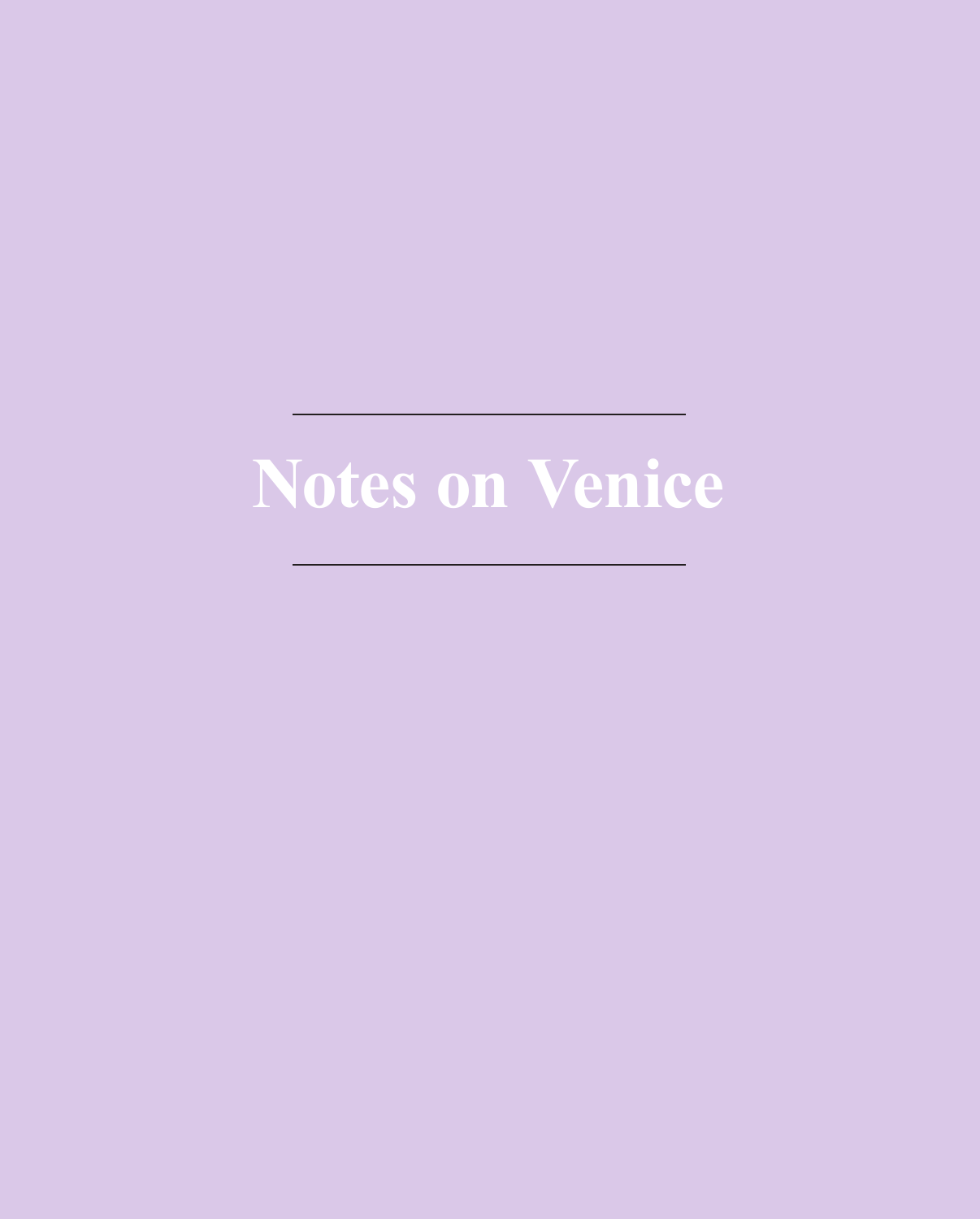Every two years, the Venice Biennale reenacts the citywide theater of an international event that seeks to represent the artists of the world through encapsulating installations and exhibitions representative of nationality. Besides this manifestation of spectacle, the Biennale reaches beyond its physical limits—for months before each iteration artists, maintenance workers, unpaid interns, administrators, cultural embassies, and more, labor tirelessly towards the relatively short event. Despite all of the costs of all incurred through this labor, the Biennale remains as the producer of some of the most breath-taking, and culturally significant artwork seen today. —

 $-$  In celebration of the 58th iteration of the La Biennale di Venezia, THE SEEN gathers reviews and interviews in *Notes on Venice*, a collaborative feature by Staff Writers on the sprawling exhibition. Prefaced by a more telescopic review by Rashayla Marie Brown grounding the feature, interviews by Natalie Hegert with the artists of the Golden-Lion-winning Lithuanian Pavilion, Anna Searle Jones with Sean Edwards on Wales, and Dr. Kostas Prapoglou with Larissa Sansour on the Pavilion of Denmark follow.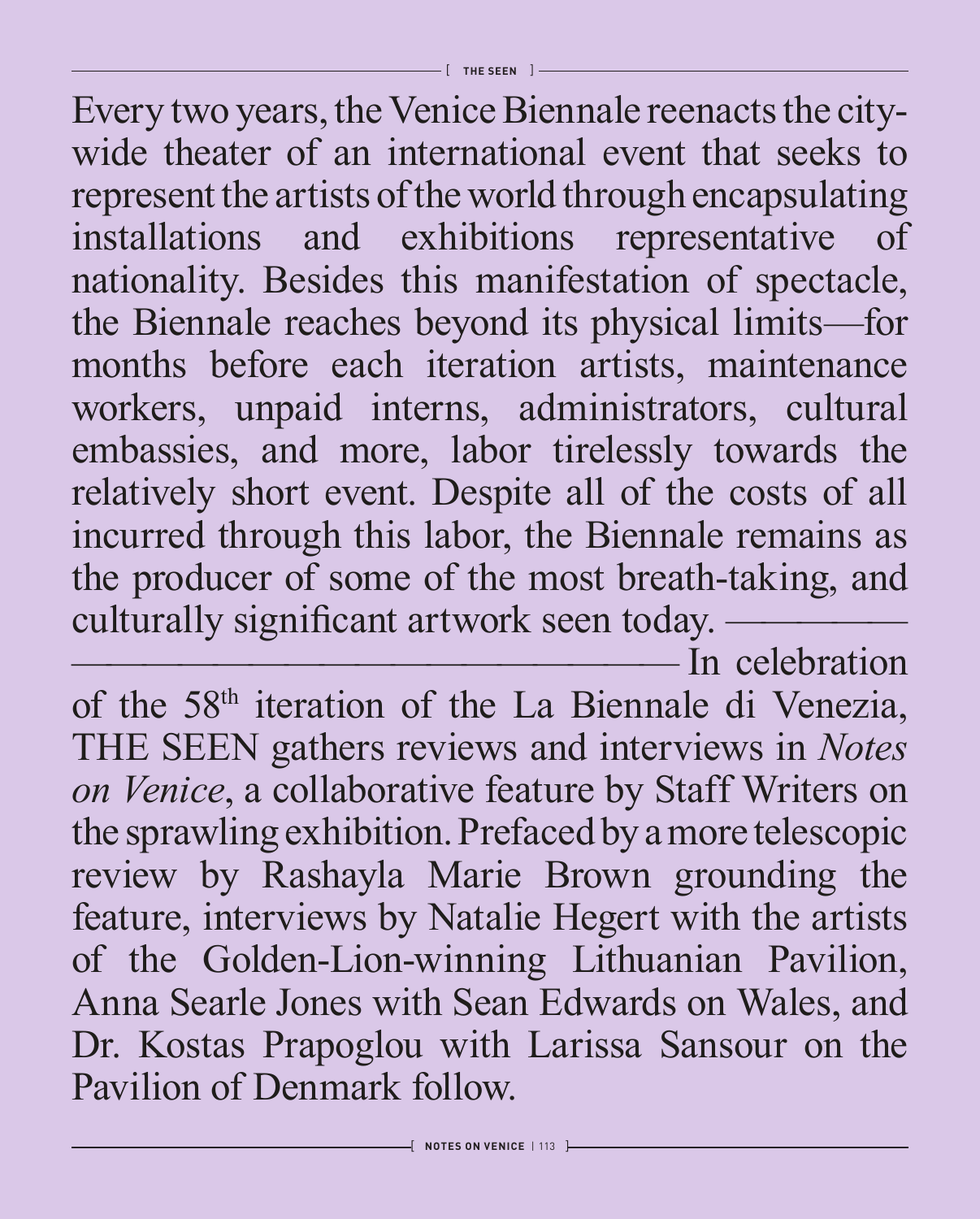## **Larissa Sansour**

**HEIRLOOM // PAVILION OF DENMARK**

By Dr. Kostas Prapoglou

Heirloom, curated by Nat Muller, is the title of the Pavilion of Denmark, which encompasses the work of East Jerusalem-born and London-based artist Larissa Sansour. In Heirloom, the pavilion is divided into two conceptually **interconnected parts; the first, a dark room with the mixed media installation** *Monument for Lost Time* **(2019), a** gigantic black sphere whose presence occupies the entirety of the gallery volume to represent a type of repository **of memories, which visually appears in the second room's two-channel film installation, entitled** *In Vitro* **(2019), directed by Søren Lind. ———————————————————————————————————————The gravitas of**

the pavilion lies in the philosophical dialogue between the two women within In Vitro; Dunia is a survivor of a world disaster and Alia is a younger woman and a clone who carries in her DNA the memory and identity of the past. Set **in a post-apocalyptic environment where the two women live underground, the film explores how the dynamics of socio-cultural, and personal or inter-personal, narratives can be organically inherited through generations, or** whether it is a construct based on well-orchestrated parameters. An exchange on how the future can be built on the memories or experiences of the past gradually unfolds. The grayscale aesthetics of the film in combination with the brutalist architecture of the underground settlement and the images of the city of Bethlehem (from both historical **footage and digitally processed images to depict science fiction scenes) pronounce the artist's interest in both human and environmental conditions—taking into consideration serious historical events for humanity—filtered through the need of continuity and survival.**



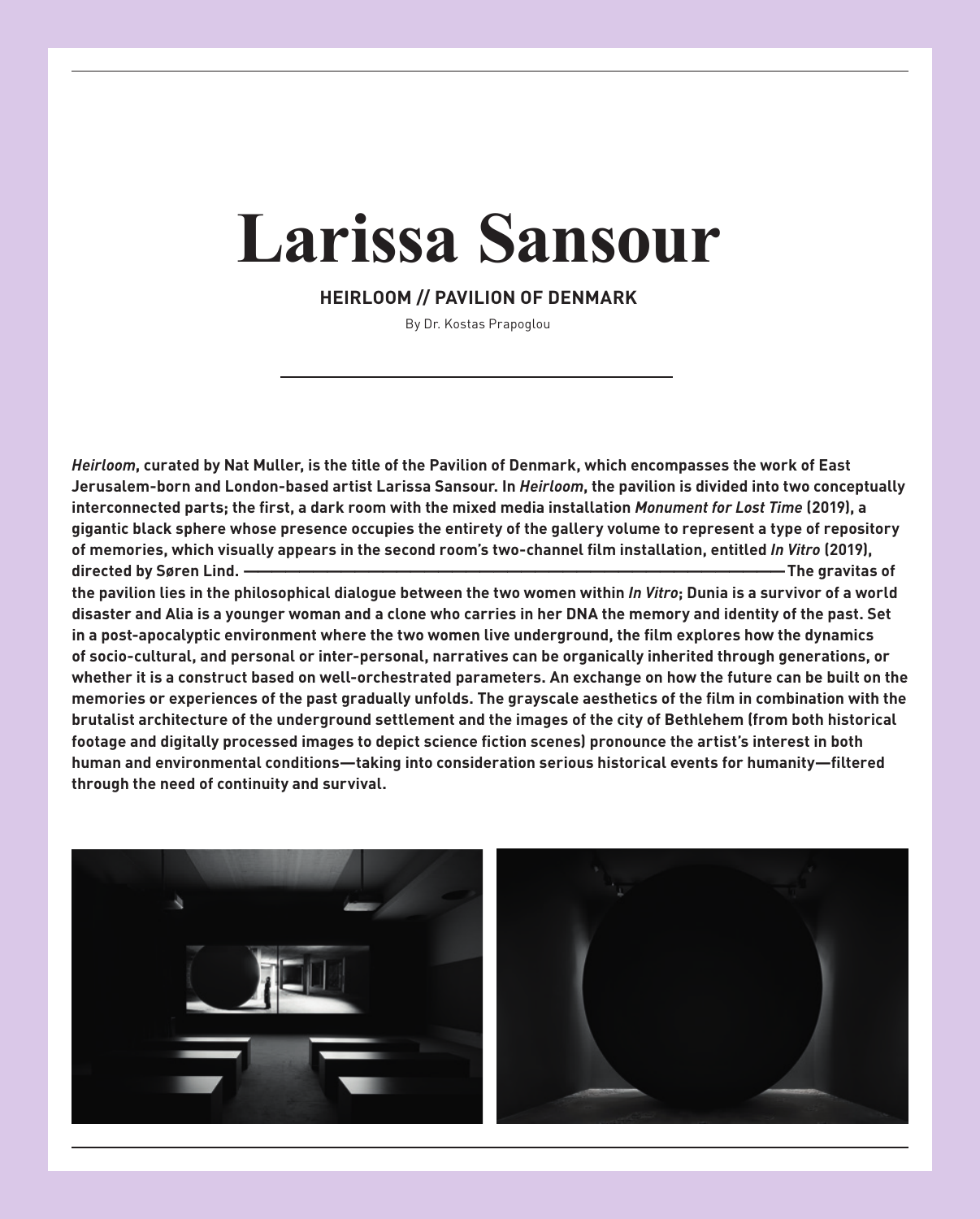

**Kostas Prapoglou: The two protagonists of** *In Vitro***, Dunia (a survivor from a world catastrophe) and Alia (a clone), engage in a philosophical debate embracing the sense of belonging and the polarities of existence. Did you conceive the clone as a liberated life-form, or as a trapped and troubled man-made being?**

**Larissa Sansour:** *In Vitro's* **clone, Alia, is born underground and has never seen the place she is destined to rebuild. She is raised on the stories passed onto her and is expected to recreate the future in the image of the past. Her inherited memories and traumas constitute her primary entrapment. She is brought up to see the underground compound she was born into as a temporary and involuntary exile, a place she is expected to eventually abandon. Liberation, she is taught, comes later, so her entire upbringing is based on the concept of entrapment—both physical and psychological—with even her future limited to a destiny long since mapped out for her. Throughout the film, her rebellion against her predicament increases. She resists the idea of her life underground as a state of exile, just as she rejects the memories of the past as a convincing foundation for a functional future. It is within these rebellions and dismissals that her own definition of liberation begins to take shape, and the conflict she is going through probably reflects that of many people born in a state of exile.**

**KP: Dunia states in her dialogue with Alia, "Entire nations are built on fairy tales. Facts alone are too sterile for a cohesive understanding." How significant are the ways in which nations construct their cultural identity and collective memory to your work, and how do you interpret them?**

**LS: I have been dealing with the iconography and symbols of national identity frequently in recent projects—the topic interests me a great deal, especially in cases where cultural heritage and national self-understanding are under threat. With no 'present' to speak of, the Palestinian psyche is suspended between past and future, between the collective memory of pre-disaster and shared ambitions for a future state. The present is mainly defined by its absences, its voids, its lack of clear definitions. This accentuates the need to pin down a sense of identity—of who you are as a person—but the very urgency of this need also makes the attempt at a unifying gesture, manifest and unyielding in its simplicity. I tend to reach for the most basic and simplistic tropes, which applies to national narratives generally. The urge to identify indubitable signifiers of heritage and belonging is a reductive and revisionist endeavor. The need for a national pathos increases in times of despair and disunity, as emotional content lends a gravity that is difficult to challenge. Nation-building and the preservation of national identity are difficult disciplines. These challenges are central to the generational showdown in** *In Vitro* **between an older scientist who has experienced the world before the apocalypse, and her younger successor who has been chosen to lead the rebuilding of the future in the image of a past she has never seen.**

### **KP: Why did you choose the Palestinian city of Bethlehem as the conceptual setting of your narrative? What are those symbolic parameters that collide with your own origins?**

**LS: I grew up in Bethlehem, and my family still has a home there. It is a city I know intimately, and it has gone through many transformations during my lifetime due to the political situation. Today, Bethlehem is a very busy, overcrowded, and in many**